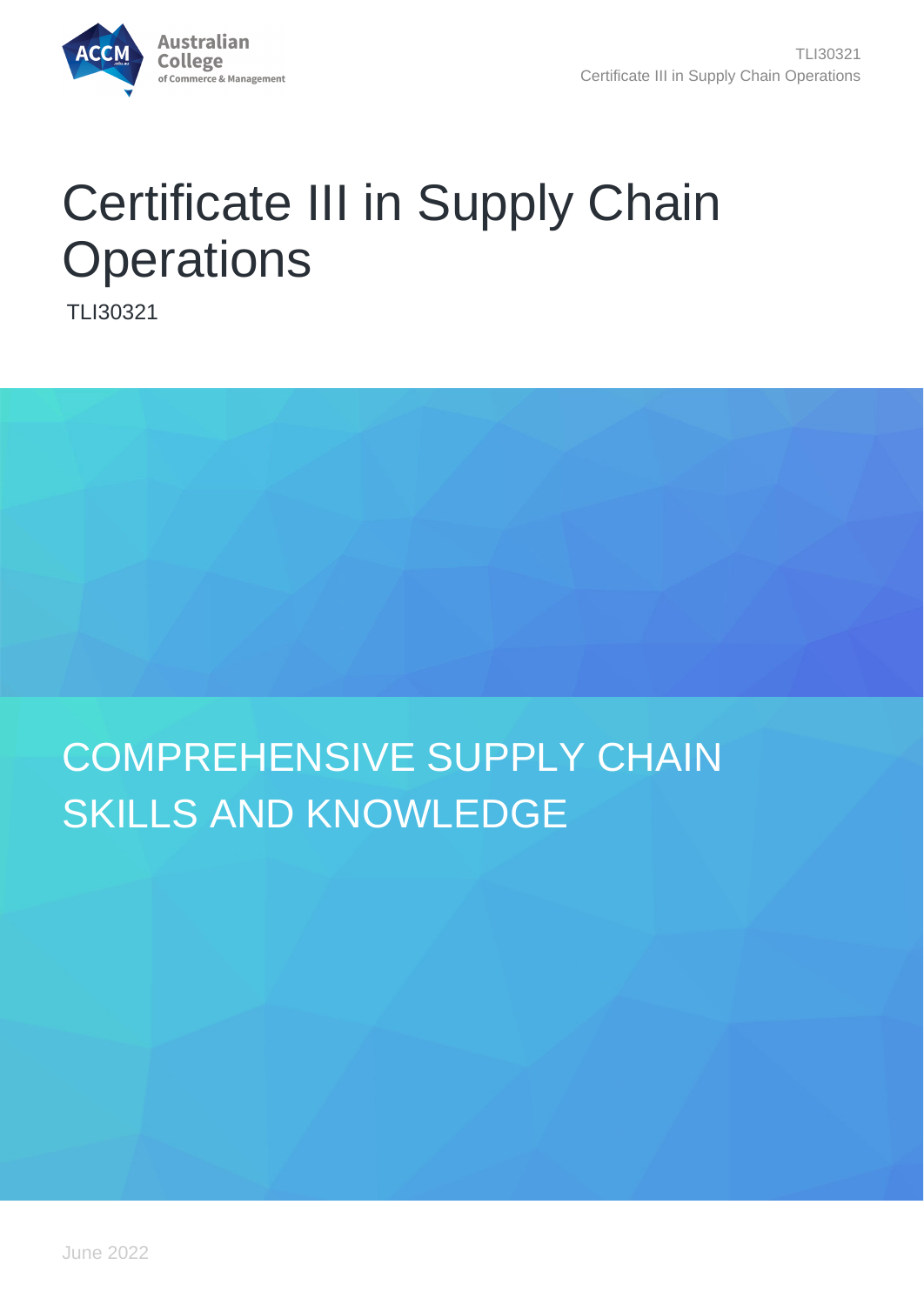

## About This Course

This qualification covers the essential knowledge and skills to work and succeed in a supply chain role in an office environment (versus Warehouse based roles). Our subjects cover such crucial topics as: records for logistics operations; purchasing and procurement sustainability in logistics. Critical communication skills are covered in-depth to ensure that learners can work effectively with colleagues and customers. This program specifically addresses legal current obligations under Workplace Health and Safety, Chain of Responsibility and Fatigue Management laws in a practical and engaging way.

Supply Chain operations is a growth area across retail, online shopping and commercial fields. With a variety of roles that are likely to be always available to those with experience in the field. ACCM College makes training easier with our high quality step by step online course materials and the support of a dedicated team of Student Advisers. Our online digital course allows students to complete studies in a flexible way, and our Student Advisers are skilled at transferring their knowledge in an easy and understandable way, making the online course experience a positive one

## Subject Choices

- Safety and Manual Handling
- Records for Logistics Operations
- Work Effectively in the Supply Chain
- Mid Course Survey
- Chain of Responsibility Obligations
- Purchasing and Procurement in the Supply **Chain**
- Service Skills in Supply Chain Operations
- Sustainability in Logistics
- Consolidate Manifests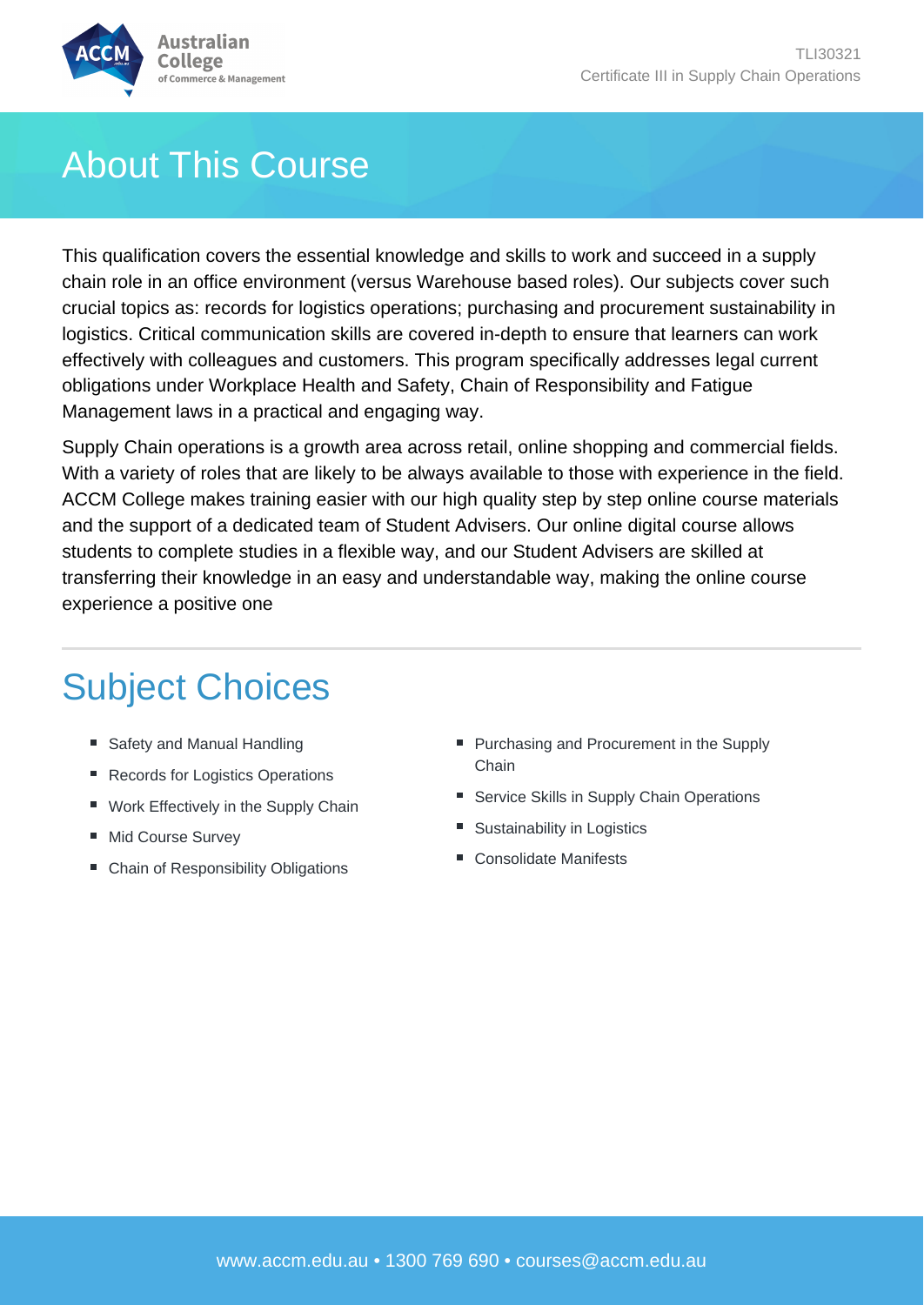

## Key Course Facts

| <b>Start Date:</b>        | <b>Delivery Options:</b>             |
|---------------------------|--------------------------------------|
| <b>Start immediately</b>  | On-line/Correspondence               |
| Duration:                 | <b>Group Training:</b>               |
| Complete within 18 months | Contact the College for Availability |

## Course Fees: \$3,750 All materials provided at no extra cost

The course fees may vary if you are a trainee or if the state that you reside in has a subsidised training opportunity. Refer to the tables below.

| New Entrant Traineeship Fees for this Qualification:     |            |           |            |           |            |            |           |  |  |
|----------------------------------------------------------|------------|-----------|------------|-----------|------------|------------|-----------|--|--|
| <b>NSW</b>                                               | <b>ACT</b> | <b>NT</b> | <b>QLD</b> | <b>SA</b> | <b>TAS</b> | <b>VIC</b> | <b>WA</b> |  |  |
| \$0                                                      | N/A        | N/A       | \$3,750    | N/A       | \$0        | N/A        | N/A       |  |  |
| Existing Worker Traineeship Fees for this Qualification: |            |           |            |           |            |            |           |  |  |
| <b>NSW</b>                                               | <b>ACT</b> | <b>NT</b> | <b>QLD</b> | <b>SA</b> | <b>TAS</b> | <b>VIC</b> | <b>WA</b> |  |  |
| N/A                                                      | N/A        | N/A       | N/A        | N/A       | N/A        | N/A        | N/A       |  |  |
| School Based Traineeship Fees for this Qualification:    |            |           |            |           |            |            |           |  |  |

| <b>NSW</b> | <b>NT</b> | ח וכ |     | <b>TAS</b> | √IC ∶ | WA  |
|------------|-----------|------|-----|------------|-------|-----|
| N/A        | N/A       | N/A  | N/A | PO.        | N/A   | N/A |

#### Subsidised Training Options for this Qualification \*

| <b>NSW</b> | AC:1 | <b>NT</b> | JLD |     | <b>TAS</b> | VIC | WA  |
|------------|------|-----------|-----|-----|------------|-----|-----|
| \$1,480    | N/A  | N/A       | N/A | N/A | N/A        | N/A | N/A |

\* NSW fee listed is for the Smart and Skilled category 'no prior qualification'. A fee increases of 15-17% applies to those who have completed a qualification previously. This training is subsidised by the NSW Government.

\* Jobs & Skills WA courses are subsidised by the Department of Training and Workforce Development. The Student tuition fees are indicative only and are subject to change given individual circumstances at enrolment. Additional fees may apply such as Student service and resource fees.

\*\* Subject to eligibility and availability at the time of enrolment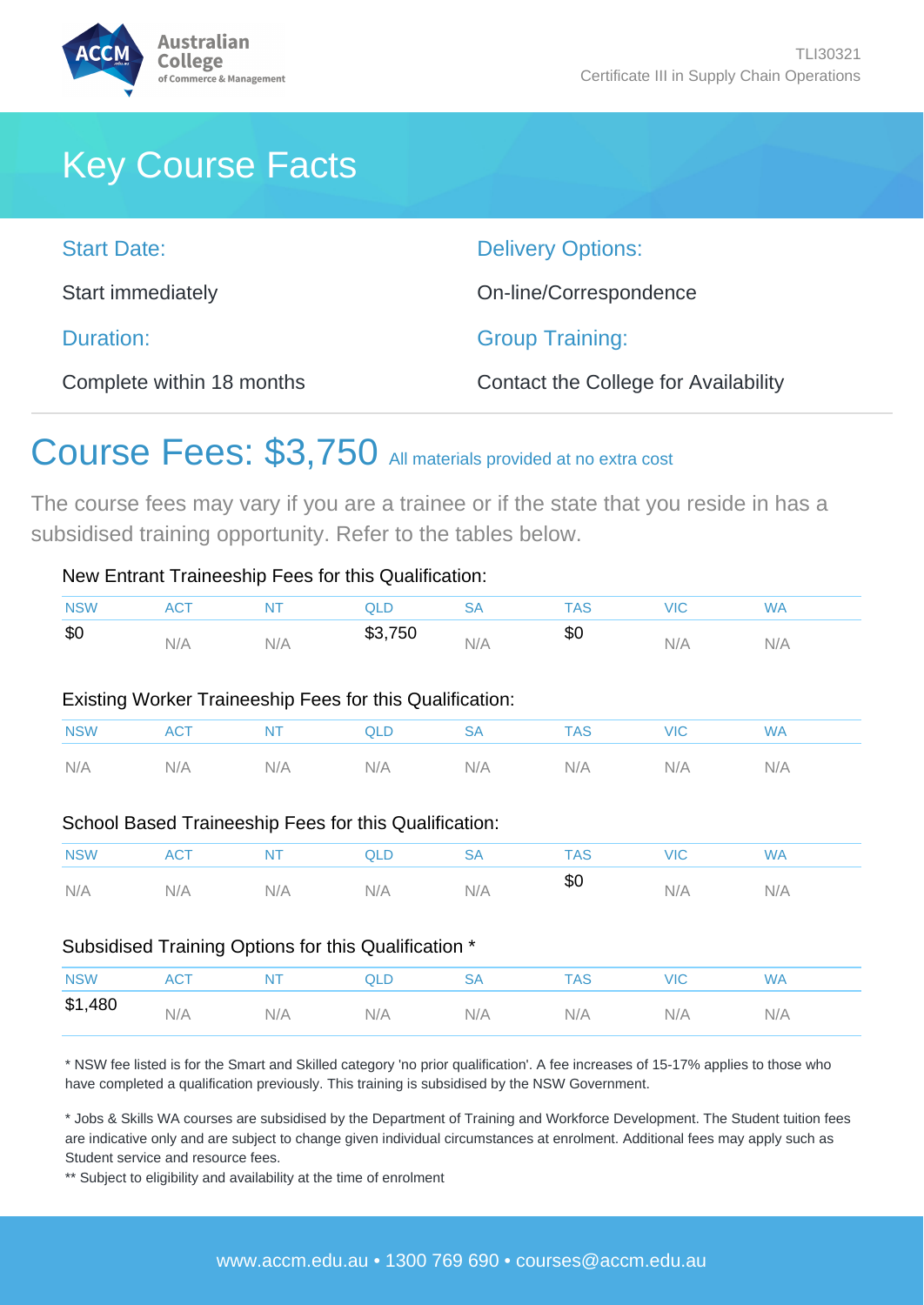

## Entry Requirements

### Required Current Work Situation

A warehouse or logistics environment is necessary to be able to undertake practical activities required in this qualification, eg picking products; putaway; inventory stocktake....

It is not possible to undertake this course without access to a worksite that allows you to undertake these activities.

The ability to conduct practical on-the-job assessments in a safe environment under appropriate workplace supervision is also required.

### Experience and Qualification Requirements

It is recommended that you have either 6 months experience in a warehouse or logistics role or have completed a relevant Certificate II qualification before starting this Certificate III level qualification.

#### Literacy Skills

#### **Reading Skills**

You must be able to: Read basic texts relevant to workplace requirements (ie policies and procedures) Read and evaluate information and ideas to extract meaning relevant to the topic Use different reading comprehension strategies as needed (ie identifying, questioning, previewing)

As a guide - you should have completed Year 10 schooling, or have proven workplace reading skills.

#### **Writing Skills**

You must be able to: Write clear sequenced instructions for using routine/everyday activities Draft short emails and letters to convey required information Complete a range of forms requiring routine and factual data

As a guide - you must have completed Year 10 schooling, or have proven workplace written communication skills.

### Language Skills (Spoken English)

#### You must be able to:

Demonstrate flexibility in spoken language by using the appropriate structure and/or strategy Extract the key ideas or information from spoken conversations across a range of contexts Explain complex procedures and give clear sequenced instructions to others in familiar setting

As a basic guide - you must have sufficient English speaking skills to be able to communicate effectively and professionally with your Student Adviser over the phone.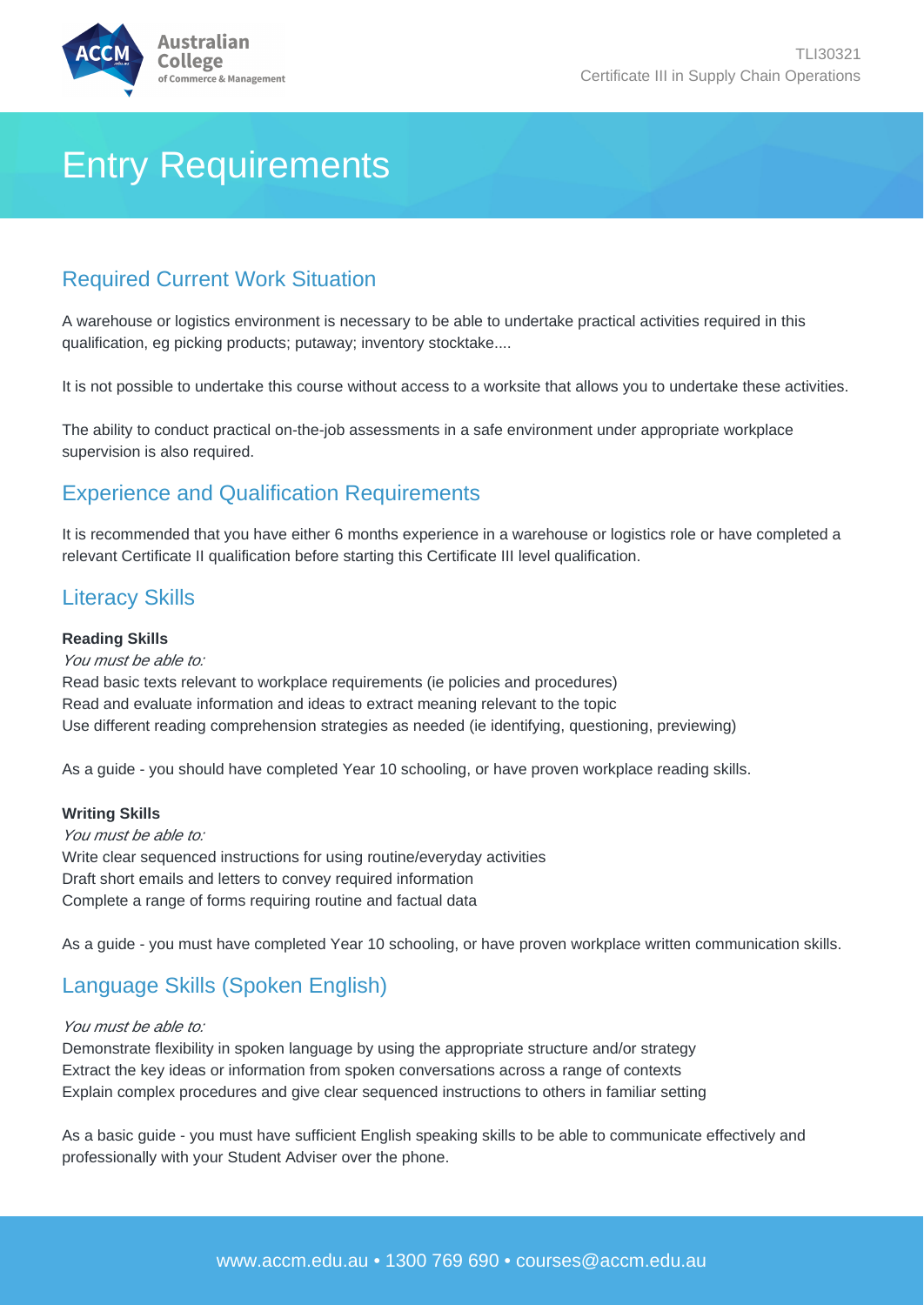#### Numeracy Skills

#### You must be able to:

Interpret, comprehend and use a range of everyday mathematical information in familiar and routine contexts

As a basic guide - you must have completed Year 10 schooling, or have a working knowledge of basic mathematical functions.

#### Computer and Internet Requirements

#### You must have:

Access to a Desktop Computer or Laptop; some course work may be completed via mobile devices Internet access with Internet Explorer 8+, Chrome or Firefox

Microsoft Office 2010 Word (or higher) and Subject specific Microsoft Office products for chosen electives (ie Excel or Powerpoint)

#### Digital Literacy Skills

#### You must be able to:

Open and use a computer application (such as your Web Browser) Navigate a website by following instructions and follow website "links" Type and edit text eg for short answer assessment questions Select the appropriate answers in a multiple choice list (select the correct option(s)) Download, save, edit and upload documents or files Write, edit, send, receive and save emails Open and use a word processing application (such as Microsoft Word or Google Docs) Open and use a spreadsheet program (such as Microsoft Excel or Google Sheets) depending on electives chosen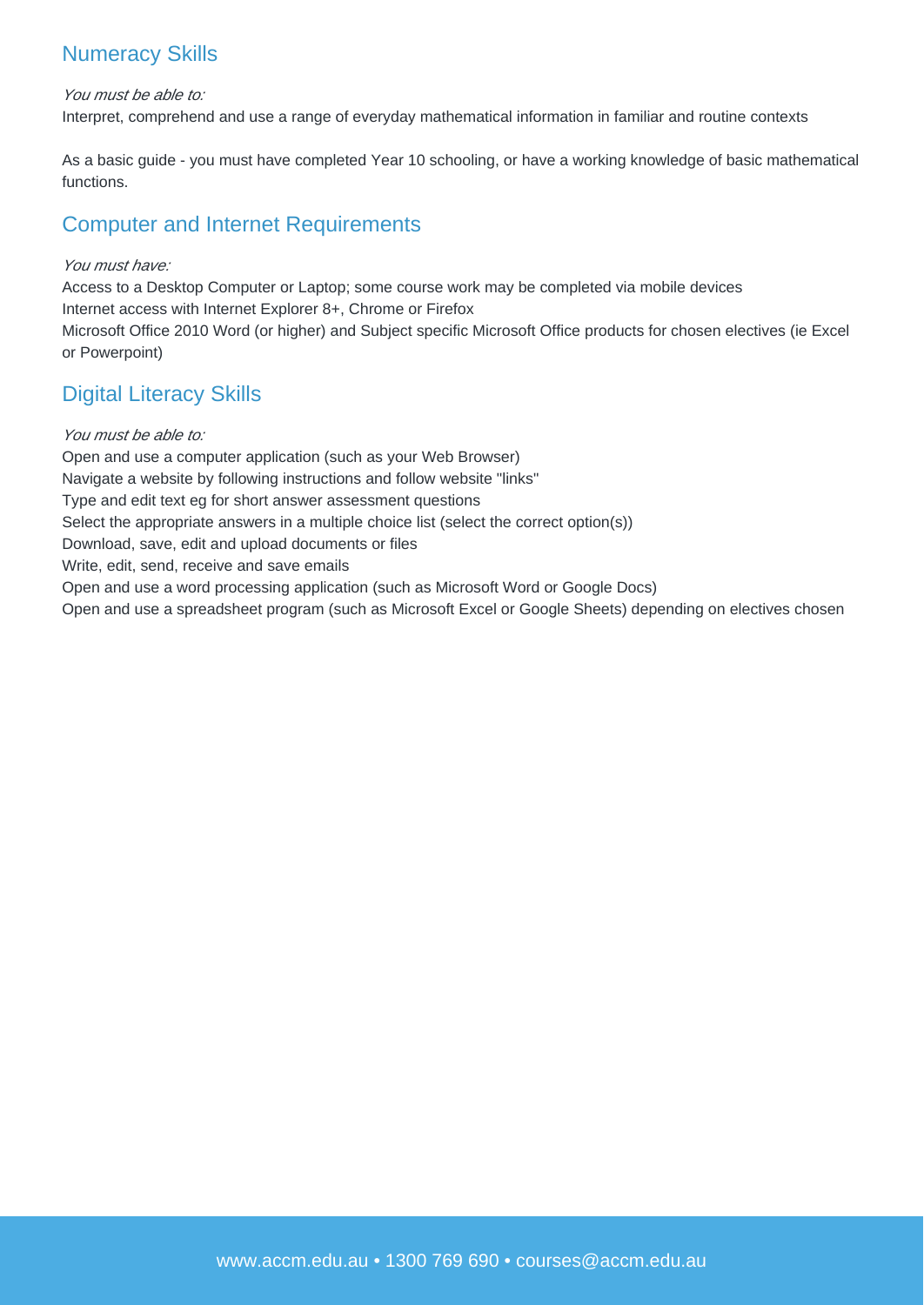

## Subject Descriptions

### Core Subjects:

### Safety and Manual Handling

Safety is paramount in every industry, especially in Warehousing and Logistics. This Subject provides the skills and knowledge required to work in a healthy and safe manner. You will learn to recognise hazards, the importance of safety signs and how to raise safety issues within a warehouse or logistics workplace. This is a great entry level Subject to help you respond to emergency incidents and use manual handling techniques safely.

Note this subject requires live manual handling activities to be undertaken as part of the assessment conditions.

Unit(s):

TLID0020 - Shift materials safely using manual handling methods

TLIF3003 - Implement and monitor work health and safety procedures

TLIF2006 - Apply accident-emergency procedures

### Records for Logistics Operations

Modern logistics roles require expertise in a range of computer and business systems. This subject will teach you how to use these systems and manage records ie: setting up, using and shutting down computer-based equipment; and inputting, storing and presenting files/data. It also involves implementing workplace procedures for managing and securing data and warehouse records.

Unit(s):

TLIK2010 - Use infotechnology devices in the workplace

TLIA0016 - Organise warehouse records operations

#### Work Effectively in the Supply Chain

Working effectively in the Supply Chain requires a thorough understanding of the logistics, store and warehouse environments. This includes a focus on using quality methods and prioritising strategies to ensure customer satisfaction across Supply Chain management. A number of practical workplace activities are undertaken and used as assessment evidence to ensure new employees get started in the right way.

Unit(s):

TLIL0007 - Complete workplace induction procedures

BSBPEF301 - Organise personal work priorities

TLIJ0003 - Apply quality systems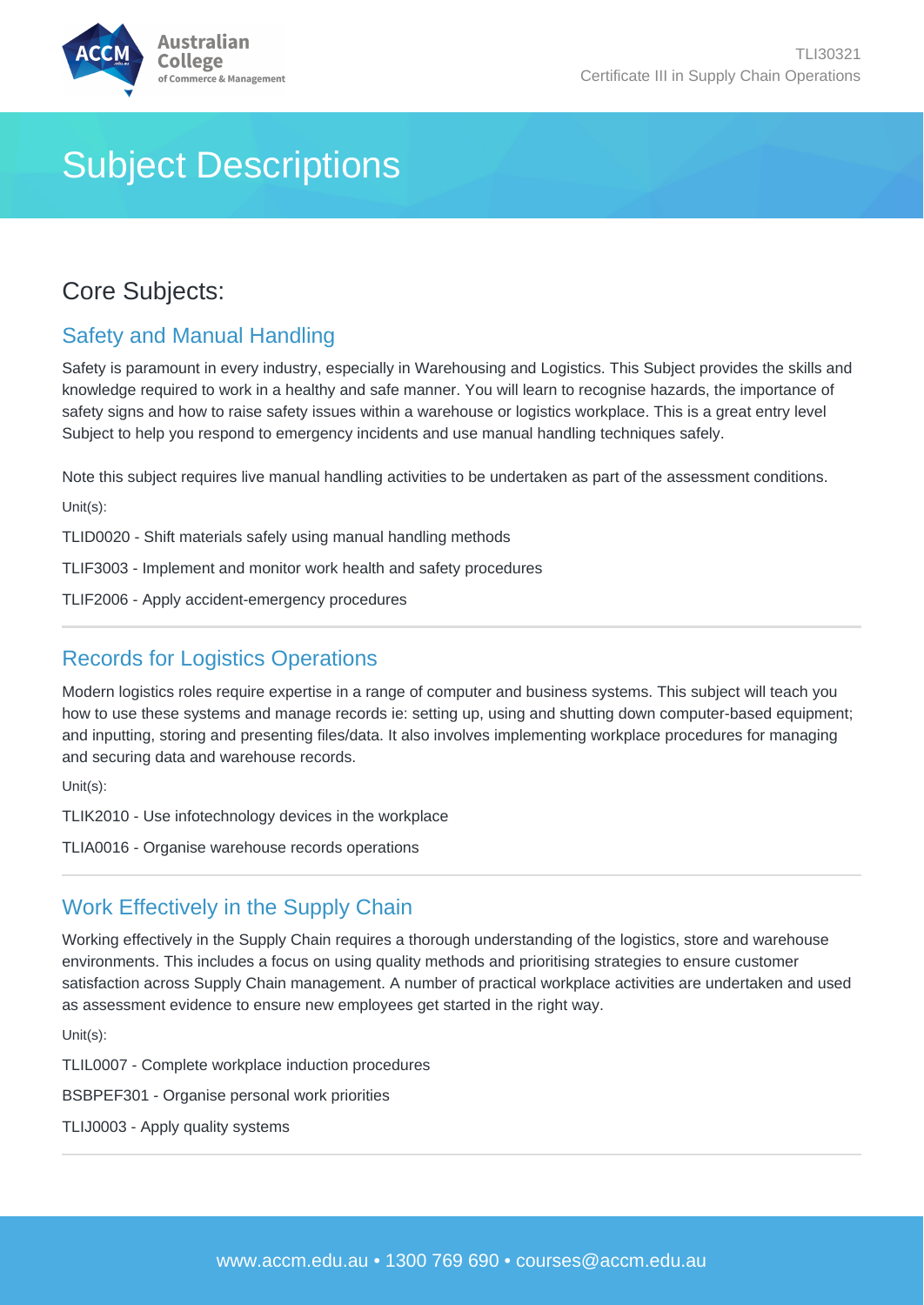#### Mid Course Survey

Unit(s):

MID-SURVEY - Mid Course Survey

#### Chain of Responsibility Obligations

Any person who has some role in the transport and storage of goods (called the Supply Chain) is responsible for safety. This requires having the skills to identify and manage fatigue; determine and calculate load mass; and ensure compliance with vehicle and storage limits. This is a key Subject to ensure you are aware of your legal obligations and practical ways to meet them.

Unit(s):

TLIF0009 - Ensure the safety of transport activities (Chain of Responsibility)

TLIF2010 - Apply fatigue management strategies

#### Purchasing and Procurement in the Supply Chain

Significant cost savings can be made by managing purchasing effectively and efficiently. This subject provides the skills and knowledge to manage documentation flow in the purchasing process including the confirmation of goods received and despatched as part of daily your Supply Chain operations.

Unit(s):

TLIA0004 - Complete receival and despatch documentation

BSBPUR301 - Purchase goods and services

#### Service Skills in Supply Chain Operations

Customer Service is a key function in all Supply Chain job roles. This Subject will deliver the skills needed to identify internal customers needs and deliver strong customer service. This includes practical service skills with emphasis on customers with special needs, working in a culturally diverse workplace and effective complaint handling skills.

Unit(s):

BSBOPS304 - Deliver and monitor a service to customers

#### Sustainability in Logistics

Environmental sustainability is everyone's responsibility. This Subject explains what sustainable practices are and how you can follow them in your workplace. Content includes recycling programs and ways to monitor usage of business resources so you can identify money saving practices to benefit your business.

Unit(s):

TLIU2012 - Participate in environmentally sustainable work practices

#### Consolidate Manifests

Accurate manifests are critical to Supply Chain operations. This Subject will provide the ability to consolidate manifest documentation in accordance with relevant freight codes of practice and regulations. It includes identifying and processing documentation per workplace procedures to ensure proper shipment.

Unit(s):

TLIE0003 - Consolidate manifest documentation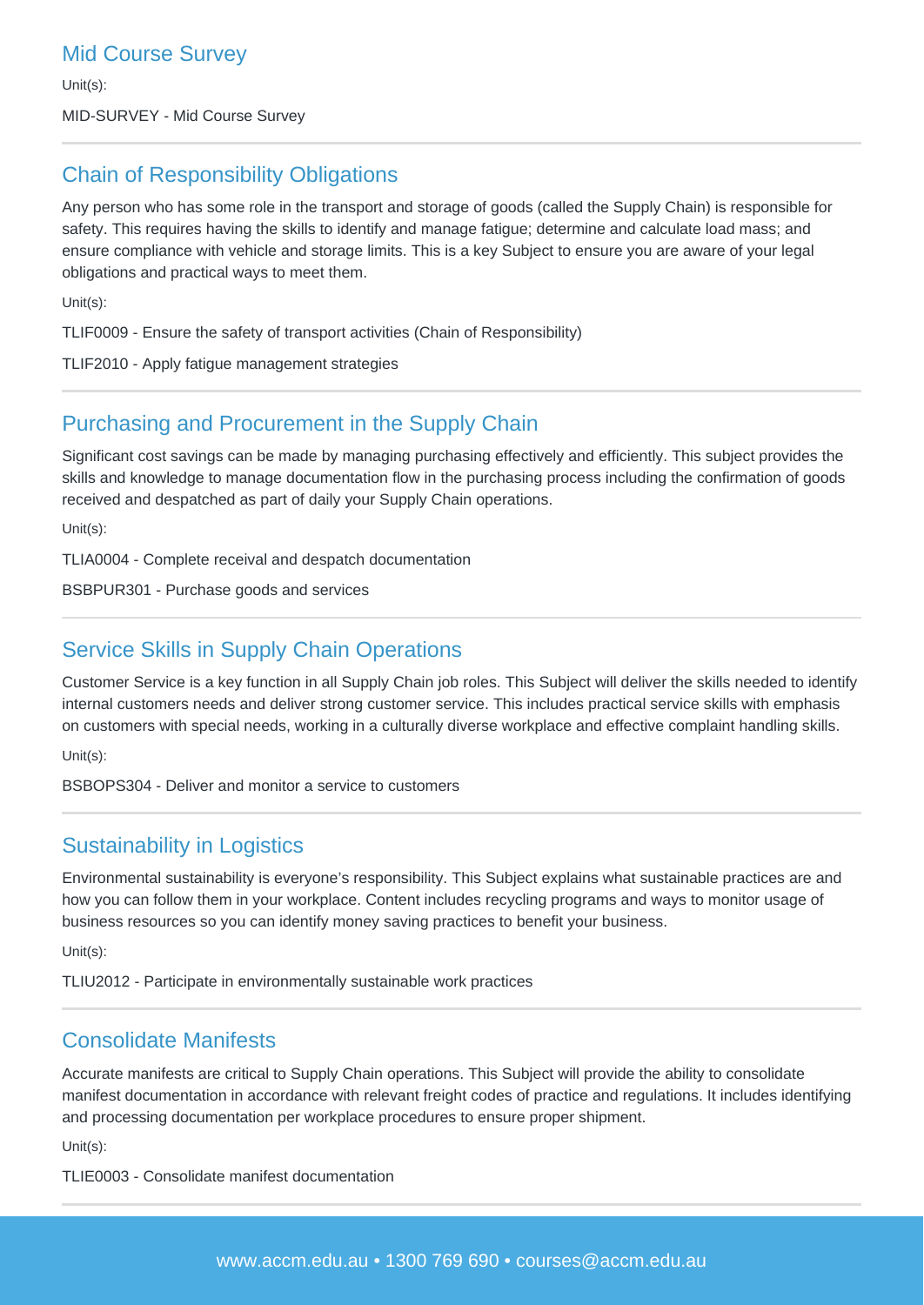www.accm.edu.au • 1300 769 690 • courses@accm.edu.au